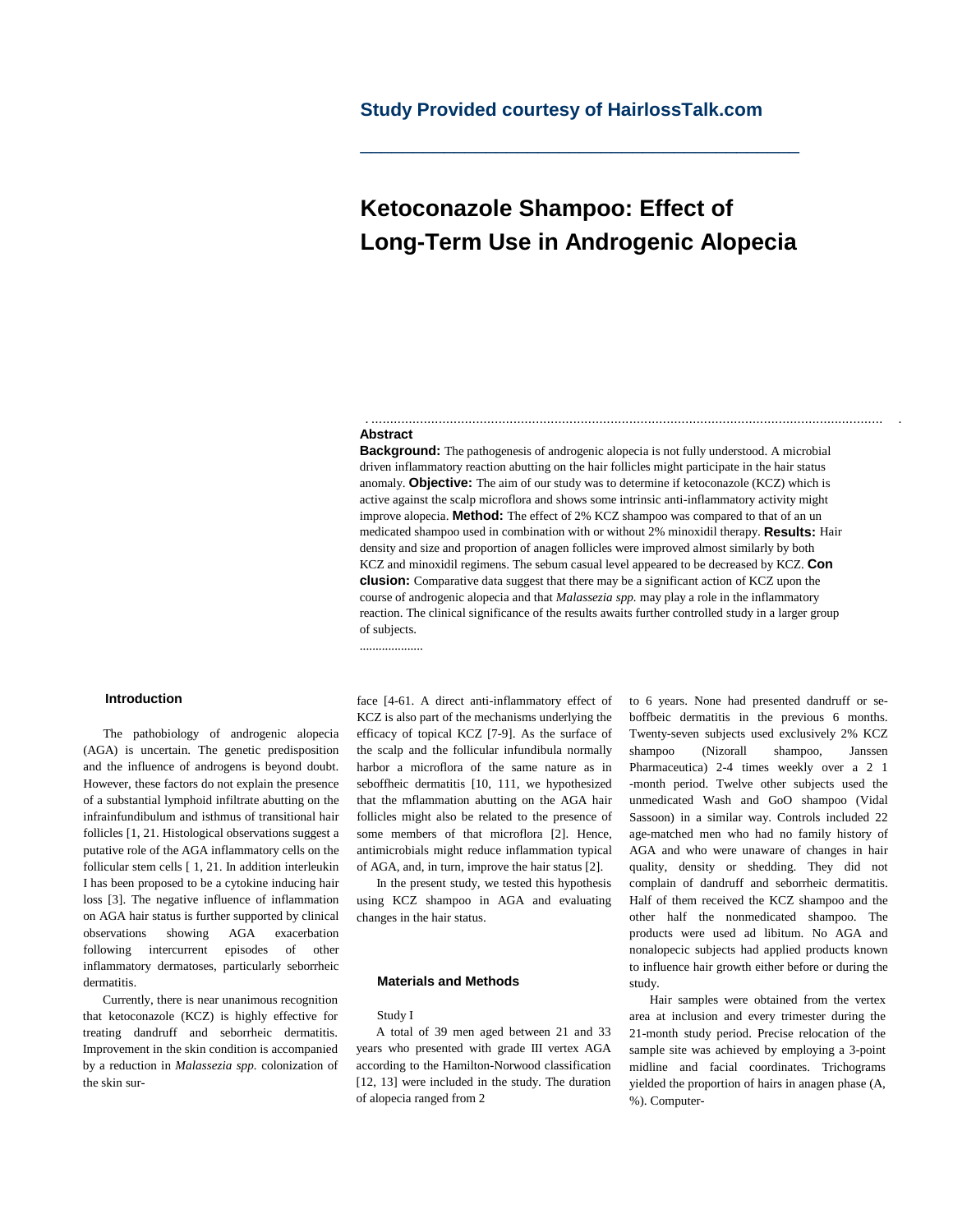ized image analysis (MOP Videoplan Kontron, Eching, Germany) was applied to the same samples to derive the average diameter  $(1)$ , pm) of the hair shafts at 1.5 cm from the bulb. Both hair variables employed are known to decrease during AGA progression. Hence, an AGA pilary index (PI) was derived to combine these variables following PI= AxD.

Seborrhea is often present in AGA [14] and fuels growth of lipophilic rnicroorganisms. It is therefore not desirable for both biological and cosmetic reasons. The sebum casual level at the skin surface was measured at each evaluation time using the Sebumetee (Courage and Khazaka, Cologne, Germany). Four measurements were taken at random on the alopecic vertex and the average was calculated. There was a treatment-free interval of at least 36 h between the last shampoo and sebumetric measurements.

#### Study 2

In light of the data yielded by the first study, a comparison was made between effects of KCZ and minoxidil on the AGA hair status. Two groups of 4 men, aged between 24 and 29 years, who showed grade III vertex AGA, were selected after giving their informed consent. A 4-mm punch biopsy was taken from the vertex area at inclusion in the study and after a 6-month treatment using either the 2% KCZ shampoo (Nizoral) or the combination of 2% minoxidil lotion (Rogame', Upjohn) once daily and the unmedicated shampoo Wash and Go. Shampoos were used ad libitum. Biopsies were formalin-fixed and paraffin-embedded. Step sections were cut parallel to the skin surface. Computerized image analysis (MOP Videoplan Kontron) was applied to the section where the sebaceous glands had the largest relative area. For each pilary unit, both the hair shaft diameter and the sebaceous gland area were recorded.

#### Statistical Analysis

The distribution of each variable was characterized by the median, 95% confidence interval and mode. When the distribution was normal, the mean (M), standard deviation (SD) and the coefficient of variation  $(V = 102$  SID -M-') were calculated. Group differences at entry in the study were compared statistically employing the Mann-Whitney U test for unpaired samples. Variance (ANOVA) and regression model analyses were applied to determine the relationship between variables. All results were considered to be significant at the 5% critical level.



Fig. 1. Variations in time of the PI (median and 95% confidence interval) in subjects with AGA. The use of 2% KCZ shampoo (E) is associated with a significant increase in PI, while the natural evolution of the alopecia on unmedicated shampoo (0) shows a slow progressive decrease in Pl. 0,  $0 = 95$  % confidence intervals. Values in nonalopecic subjects (N) are presented by the 10th and 90th percentile boundaries.

## **Results**

#### Study I

At entry in the study, subjects with AGA had a significantly lower PI  $(p<0.001)$  than controls (fig. 1). No significant difference was then found between PI of the two AGA subgroups. In control subjects without AGA, the PI remained unchanged during the study, whether they used the KCZ or the unmedicated shampoo. The PI of AGA subjects using the unmedicated shampoo showed a slow linear  $(r=0.56, p<0.05)$  decrease in time (fig. 1). Large interindividual diherences were evidenced in the AGA evolution as evaluated by the PI. In contrast to such a disease progression, the KCZ group yielded a progressive PI increase that became evident after a 6-month survey and apparently reached a plateau value after about 15 months (fig. 1). However, the overall relationship

between KCZ PI and time was best fitted by a linear regression model ( $r= 0.69$ ,  $p < 0.01$ ).

The mean sebum casual level was significantly  $(p<0.05)$  higher in AGA subjects  $(115\pm47 \text{ pg/cm'})$  than in controls  $(69\pm44$ pg/em'). It did not show any evidence for meaningful variation in AGA and normal volunteers using the unmedicated shampoo. A trend in logarithmic decrease  $(r=-0.43, p<0.07)$ was found in KCZ-treated AGA subjects, reaching a median reduction of 18% at the completion of the study.

### Study 2

At entry into the study, the AGA hair density reached 250--t38/CM2 in the KCZ group and  $276 \pm 33$ /cM2 in the minoxidil + unmedicated shampoo group. No significant difference in both hair shaft diameter and sebaceous gland area was present between the two allocated groups receiving one of the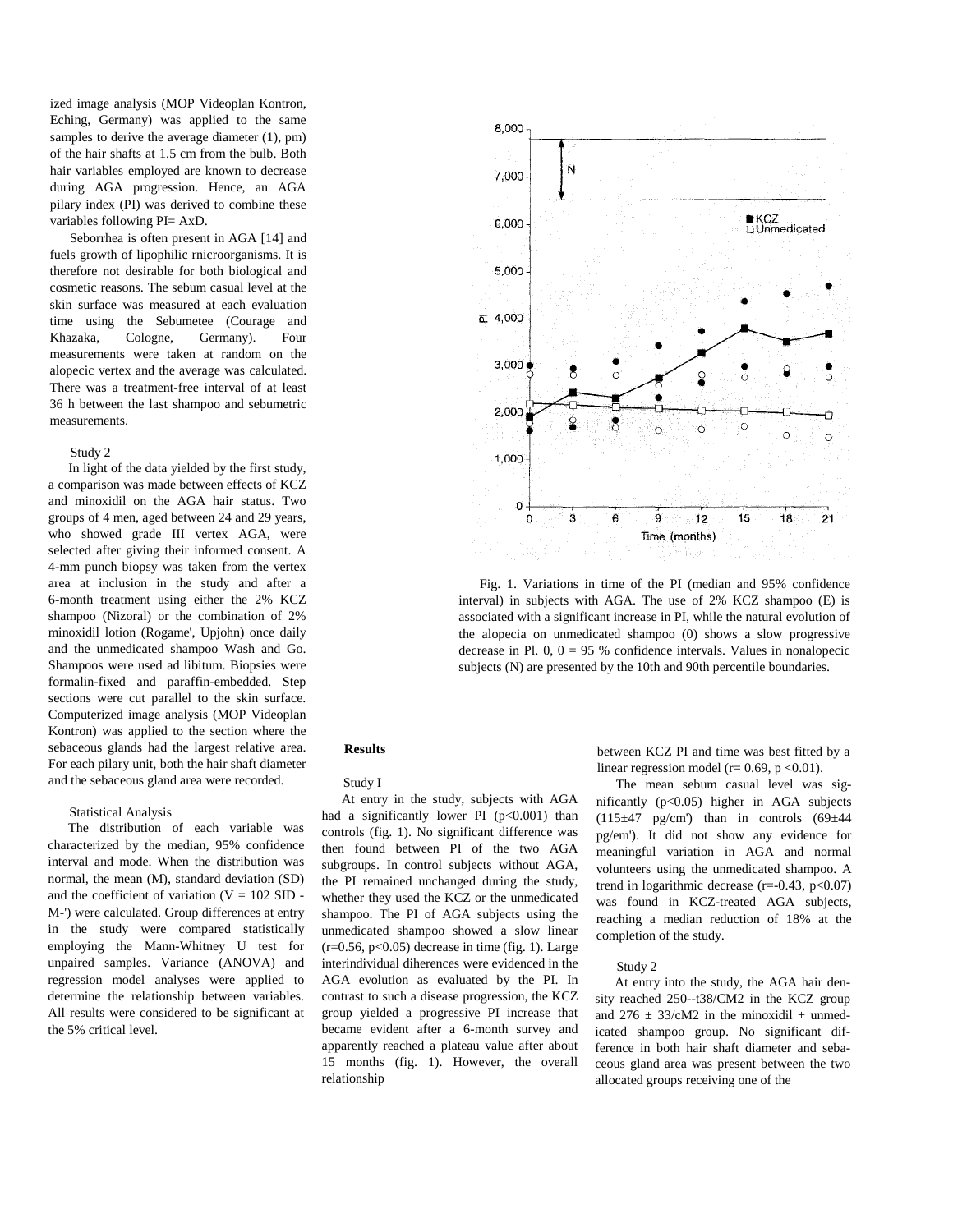



Fig. 2. Negative linear relationships between hair shaft diameter and area of sebaceous glands in AGA. a=Before KCZ treatment (n=126,  $r = -0.46$ , slope= $-0.52$ ,  $p < 0.01$ ); b=after a 6-month KCZ treatment (n=149,  $r=-0.42$ , slope=  $-0.39$ ,  $p<0.01$ ; c=before minoxidil+unmedicated shampoo treatment (n= 144, r=-0.65, slope= -0.63, p<0.01); d=aftera6-month minoxidil+unmedicated shampoo treatment (n= 155,  $r = -0.54$ , slope=  $-0.54$ ,  $p < 0.01$ ).

Fig. 3. Median and 95% confidence interval of the hair shaft diameter in AGA: evaluations before (TO) and after a 6-month treatment J6) using either 2% KCZ shampoo or a combination of minoxidil with an unmedicated shampoo.

Fig. 4. Mean and standard deviation of the sebaceous gland area in AGA: evaluations before (TO) and after a 6-month treatment (T6) using either 2% KCZ shampoo or a combination of minoxidil with an unmedicated shampoo.

two treatments. The median hair shaft diameter was 46.7 gm (confidence interval: 29.6-71.8). The distribution of that hair variable was bimodal in most AGA subjects. The intraindividual coefficients of variation ranged from 3 2 to 6 8 %. A normal di stribution of sebaceous gland area was found with a mean of 1,614±491 pm'. In both subgroups of AGA subjects, a negative linear relationship was found between the hair shaft diameter and the area of the corresponding sebaceous glands (fig. 2).

At completion of the 6-month trial, the hair density reached 296 22/cm' (+ 18%) in the KCZ group and 306 29/CM2 (+11%) in the minoxidil + unmedicated shampoo group. A 7% increase in the median hair shaft diameter was yielded by both the KCZ shampoo and minoxidil + unmedicated shampoo combination (fig. 3). The bimodal distribution in the values of hair shaft diameter was still present. A 19.4% decrease in the mean sebaceous gland area was observed in the KCZ group (fig. 4). In contrast, the same variable

increased by 5.3 % in the minoxidil  $+$  unmedicated shampoo group. A negative linear correlation between hair shaft diameter and sebaceous gland area was still present at completion of the study (fig. 2).

#### **Discussion**

AGA is the androgenically driven hair loss in genetically predisposed adults. An inflammatory infiltrate rich in immunocompe